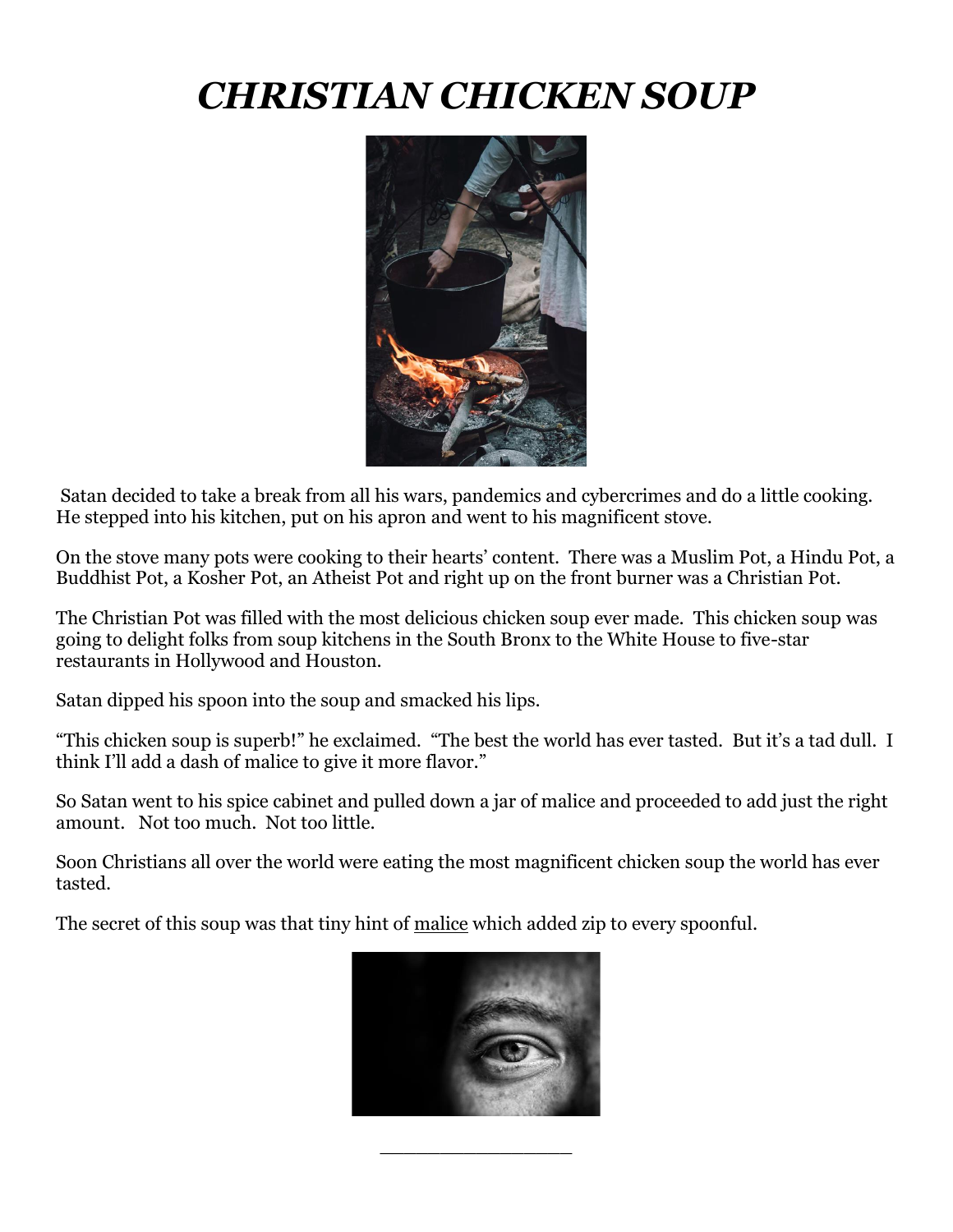Pastor Jones delivered a sermon on love which brought tears to our eyes. By the time he pronounced the benediction all of us were weeping and hugging each other like true Christians.

So why was Satan smiling as he watched us leave the sanctuary? Satan knew what was about to happen. That sermon on love was laced with Satan's chicken soup. And Satan's chicken soup was laced with just the right amount of malice to make it interesting.

On our way home from church we came across a man with a frown on his face.

"Good morning," we said to the man with the frown.

He walked on without a word.

"What's wrong with him?" I said to my wife. "Can't he even say hello?" We were strangely annoyed by that man's attitude. Suddenly the joy we'd experienced just moments ago in church was gone.

Satan observed all this and smiled his grotesque grin. He knew that the man who passed us by was trying to figure out how he'd pay his bills and feed his family. The man got a pink slip on Friday and hadn't slept a wink since.

The chicken soup was doing its job. Satan was delighted.

It doesn't take much malice to give Satan's flavor to the chicken soup. Just a pinch of malice, and our tender-loving hearts harden quite remarkably.

Satan's malice spice is quite subtle.

It's easy to recognize in others. Yet we rarely see it in ourselves.

So the Apostle Paul advises us to search our hearts and clear it away.

*Put to death therefore what is earthly in you: fornication, impurity, passion, evil desire, and covetousness, which is idolatry.*

*On account of these the wrath of God is coming on the sons of disobedience. In these you once walked, when you lived in them.*

*But now put them all away: anger, wrath, malice, slander, and foul talk from your mouth.*

*Colossians 3:5-8*

All we have to do is look around us, and we see the effects of Satan's malice spice in our chicken soup.

Instead of believers held together by the power of the cross….

...we are being torn apart by Satan's malice spice.

Somehow we have to get that malice out of the chicken soup.

### **We have to get it out of our hearts**.

When the Apostle Paul tells us to put off the old nature, he's simply telling us to repent.

### **Repent especially of malice.**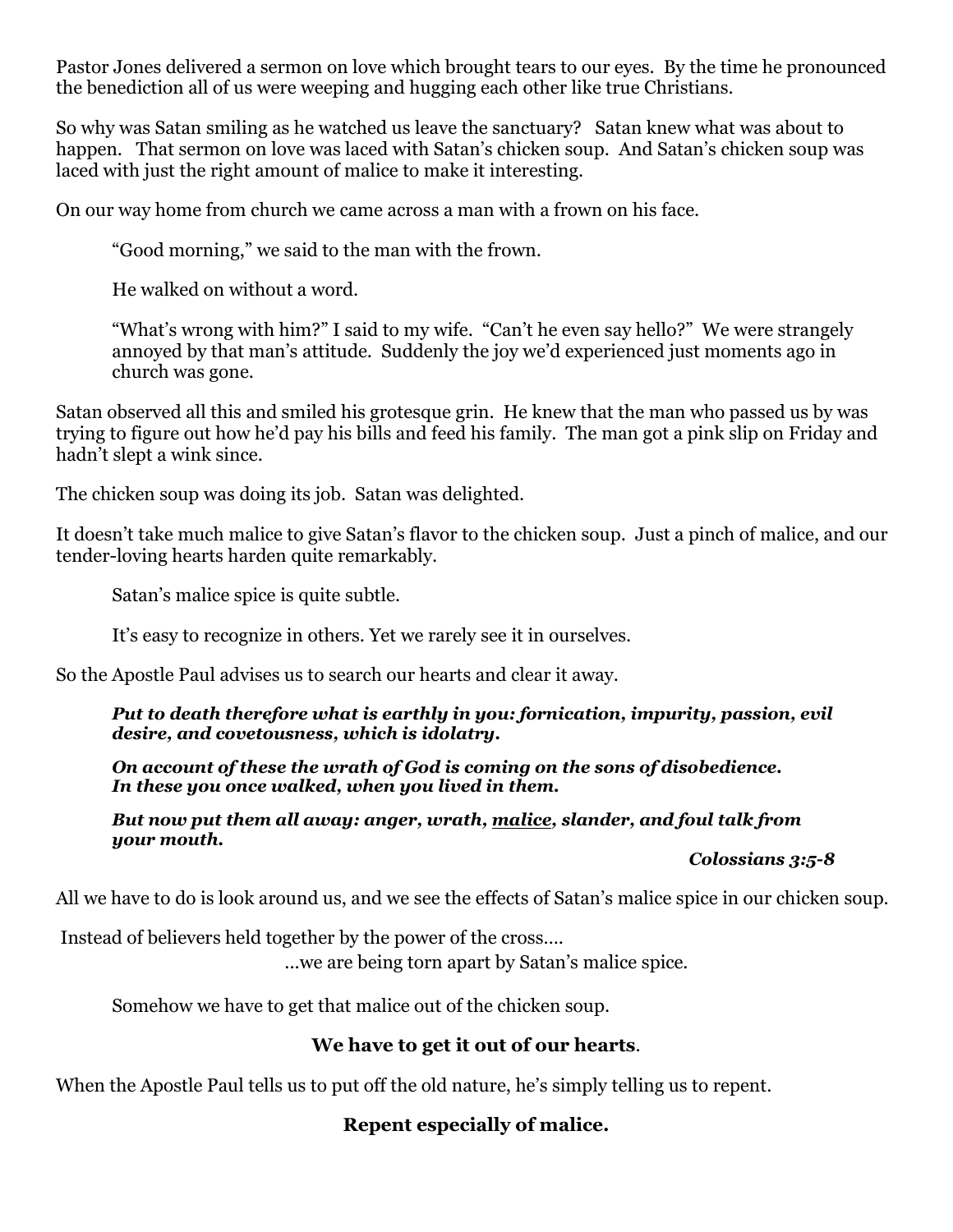

The Spirit of the Lord will help us deal with that subtle attitude, that hidden sneer.

# **But we have to cooperate.**

How can we put on the new nature unless we first bring our malice to the Lord and lay it at his feet?



*At the Foot of the Cross-Forgiven* Rebecca Brogan

We can do this.

We can bring our malice to the Master and give it up.

*Search me, O God and know my heart. Try me and know my thoughts. And see if there be any wicked way in me. And lead me in the Way Everlasting. Psalm 139:23-24*

The next time Satan offers us a bowl of his chicken soup, may the Lord give us eyes to see what's going on. May he give us the wisdom to say, "No thanks".